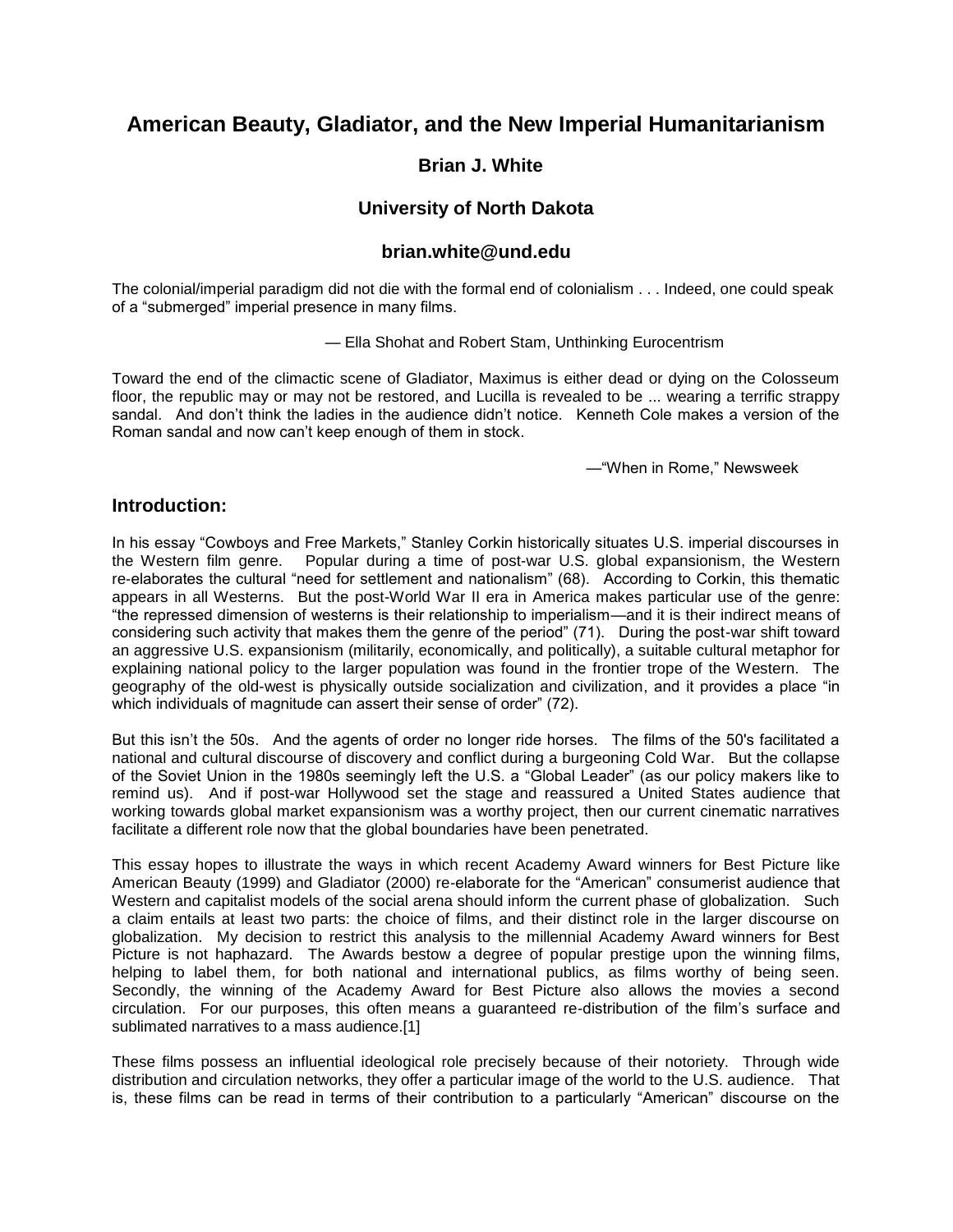varied material, economic, political, and cultural networks that are Globalization (even though globalization may not be the surface theme of their narratives). And while we tend to think of globalization in terms of "networks," or as a process resisting the linear operations of power and constructions of meaning that defined traditional frameworks of imperialism, Western capitalist countries, and the U.S. especially, exert a tremendous pressure on the flow of these networks.[2] These films play a political role by indirectly reaffirming the validity of that potentially Imperial pressure. But I am also interested in these films precisely because they may offer a more complicated representation of the current phase of globalization. Targeting a U.S. audience requires the discourse of globalization to follow at least two, sometimes simplistic and sometimes ambiguous, currents. One current finds its voice in images of cosmopolitanism and the seemingly natural spread of Western-style democracy (capitalism) across the world; the other current is sometimes invoked in images of individualism and affluence which openly ignore the history of imperialist relationships which inform an imbalance in global wealth. These two turn-of-the-millennium Award winners for Best Picture demonstrate, I think, each of these trends and a shift towards a new imperial humanitarianism. That is, they mask these imperial currents within seemingly anti-imperial, humanitarian narratives (such as the critique of soulless materialism in American Beauty and the struggle out of slavery and against oppression in Gladiator).

## **Globalization and Film for a U.S. Audience**

Globalization is both a popular and contested concept. By invoking the term, Western scholars and policymakers often paint a picture of world relations that favor, in the words of Anthony Giddens, "social connections across time and space" that appear mutually reciprocal: "a dialectical process" (64). This image of world connectivity quietly ignores that Western transnational corporations remain the principal beneficiaries of globalization. Indeed, it can be argued that it takes a single global power before globalization has a possibility of being realized. I am not suggesting that this global power is total (although that may be its secret desire). Homi Bhabha's sense that "hybridity intervenes in the exercise of authority" (114) marks out the ambivalent and non-totalizing effect of colonial desire and discourse on local cultures. Yet, there is remarkably little confusion that globalization does not mean the globalization of socialism, for example. In its current form, globalization undeniably exclaims capitalism as its master-narrative. Fernando Coronil calls this phenomenon the "globalcentrism" of neoliberal capitalism. It is the exploitive, expansion-driven nature of globalcentrism that finds a functional continuity with imperialism. The discourse of globalization, according to Coronil, evokes "the potential equality and uniformity of all peoples and cultures" at the same time "it conceals the highly concentrated sources of power from which it emanates" (369). It is precisely this ambivalence that both American Beauty and Gladiator re-articulate. Coronil has no druthers calling this "a particularly pernicious imperialist modality of domination" (369). As such, when I analyze the sublimated imperialist narratives in the two films, I am specifically concerned with how these narratives both reaffirm and problematize capitalist logics in the discourse of globalization.

Globalization's relationship with capitalism is perhaps its least divisive issue. Liu Kang argues it is "capitalism disguised" (164). Masao Miyoshi, insisting global interconectedness is centuries old, distinguishes this current phase in its "expansion in the trade and transfer of capital" (248). Both Anthony Giddens and John Tomlinson situate globalization in modernity, a key feature of which is capitalism. If capitalism's logics are at the very heart of the current model of globalization, then the same act of justifying the disproportionate distribution of resources and imbalances of power that informs capitalism will surface in the affluent discourse of globalism. This asymmetry is the focus of Tomlinson's definition of globalization as complex connectivity: an "ever-densening network of interconnections and interdependences" (2). A language of dependency interrupts Giddens' sense of a mutual dialectic by drawing in the material tensions of globalization. Whereas Giddens assumes that interconnections between the local and global take place dialectically—a conceptual framework which seemingly exonerates global power brokers from any neo-colonialist guilt—Tomlinson's model complicates this simple notion of global connectivity. He sees in globalization an "unbalanced dialectic" (61), held in place partly by the "imaginative poverty" (136) of the affluent concerning exploited others.[3] What begins to surface in the discussion of globalization are two images of interconnection: connections of access and connections of dependency/responsibility. The latter is reciprocal, and thus allows our popular discussions of globalization to escape "globalcentrism" and foreground the interrelationships binding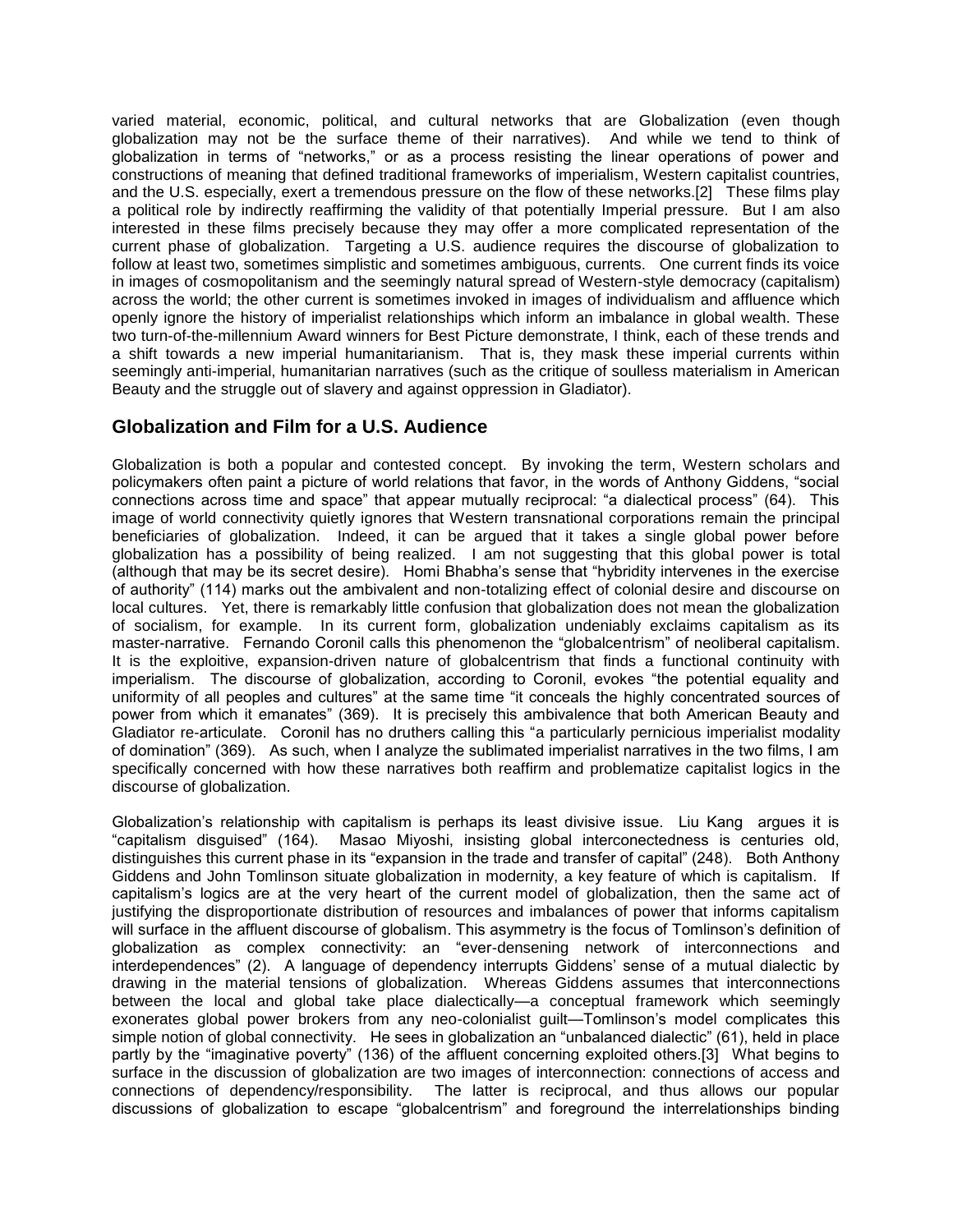distant locales in networks of mutual responsibility (and hence, parity). The former is imperial and expansionist, and it is an image of globalization wherein a relatively few political, cultural, and economic powers presume a "right" to access distant locales or to define the interconnections which mark globalization in a manner dismissive of its real imbalance.

Cinema brings an interesting complication into this analytic project. First, the global media industry, of which cinema is a significant part, carries both a material and ideological role in globalization. Herman and McChesney explain, "although global media are only one part of the overall expansion and spread of an incresingly integrated global corporate system . . . [their] news and entertainment provide an informational and ideological environment that helps sustain the political, economic, and moral basis for marketing goods and for having a profit driven social order" (10). In addition, the message of globalism itself is multilayered. At one moment it ushers the values of capitalism and consumerism to, in the words of Rupert Murdoch, "the farthest reaches of the Globe,"[4] at the same time it reassures its imperial audience that their role as the beneficiaries of an imbalanced global politic is both innocent and necessary. Cinematic images help to inform a culture about its relationship to the rest of the world. And since the dominant European and American film industry "inherited and disseminated a hegemonic colonial discourse" (Shohat & Stam, 103), a productive critical analysis should begin by reading the tensions and connections between the "American" audience and the "imperial filmic fictions" (103) distributed by the culture industry: fictions which help to shore-up a model of globalcentrism.

The analysis of U.S. film and its many-faceted role in the discourse of globalization should carry a sense of urgency. Although cinema is only one aspect of a now horizontally integrated media system, it remains the site of the largest revenues according to the 2000 financial reports of TimeWarner, Disney, NewsCorp, and Viacom, (30%, 24%, 27%, and 36% respectively). This should not be taken lightly. That is, the transnational corporations' contribution to a particularly corporate and dominant discourse of globalization can find its largest voice in the basket where the media conglomerates keep most of their eggs.[5] What is important to stress is that the political economy of the entertainment industry is, to use Michel Foucault's phrase, an indispensable corollary to the cultural logic of globalization disseminated to the broader public.

More so, critical scholarship must now move beyond analyses of movies whose narratives do little to mask their affirmation of the imperial enterprise—movies like Raiders of the Lost Ark (1984), Lawrence of Arabia (1962), The Jungle Book (1942), Passage to India (1984), and the Columbus films are popular examples[6]—and begin to interrogate those cinematic narratives which sublimate vital dimensions of an imperialist logic. Are we to read the 1998 blockbuster You've Got Mail (its title has globalization written all over it) as an apolitical, non-imperial fiction simply because there are no "otherized peoples" in the film? Or, should we read it as an imperial fiction par excellence because it has normalized affluence to such a degree that we no longer need to acknowledge the fruits of imperialism that the characters have inherited? Meg Ryan's character lives in a trendy 1,200 square foot apartment on the upper West-side (something only the wealthy can afford), and the narrative centers upon a budding relationship which grows when a national bookstore chain runs a local store out of business. This is the sublimated discourse of globalization of which a post-Vietnam U.S. public remains the primary audience; a public who would only cautiously admit that being the world's only remaining superpower shares functional similarities to being a global Empire; an audience who firmly believes in the rhetoric of democracy and freedom and imagines their global role as one in opposition to imperialism; the first audience who must be aggressively—yet indirectly—reassured that an asymmetric model of globalization is indeed a worthy mission.[7]

## **American Beauty (1999)**

If one were to accept a majority of critical responses to Sam Mendes' American Beauty, then one might be left with the idea that the film is a poignant, hard-hitting attack on the superficiality of suburban life. That the prestigious Motion Picture Academy awarded it the prized Oscar for best motion picture should clue the viewer into the existence of a very different sub-narrative. Yet, a majority of the critical reviews have targeted the film's conventional depiction of the "suburban labyrinth of bickering husbands and wives" (Gordineir 129). The Washington Post calls it "a scalding satire of the suburban myth" (Kempley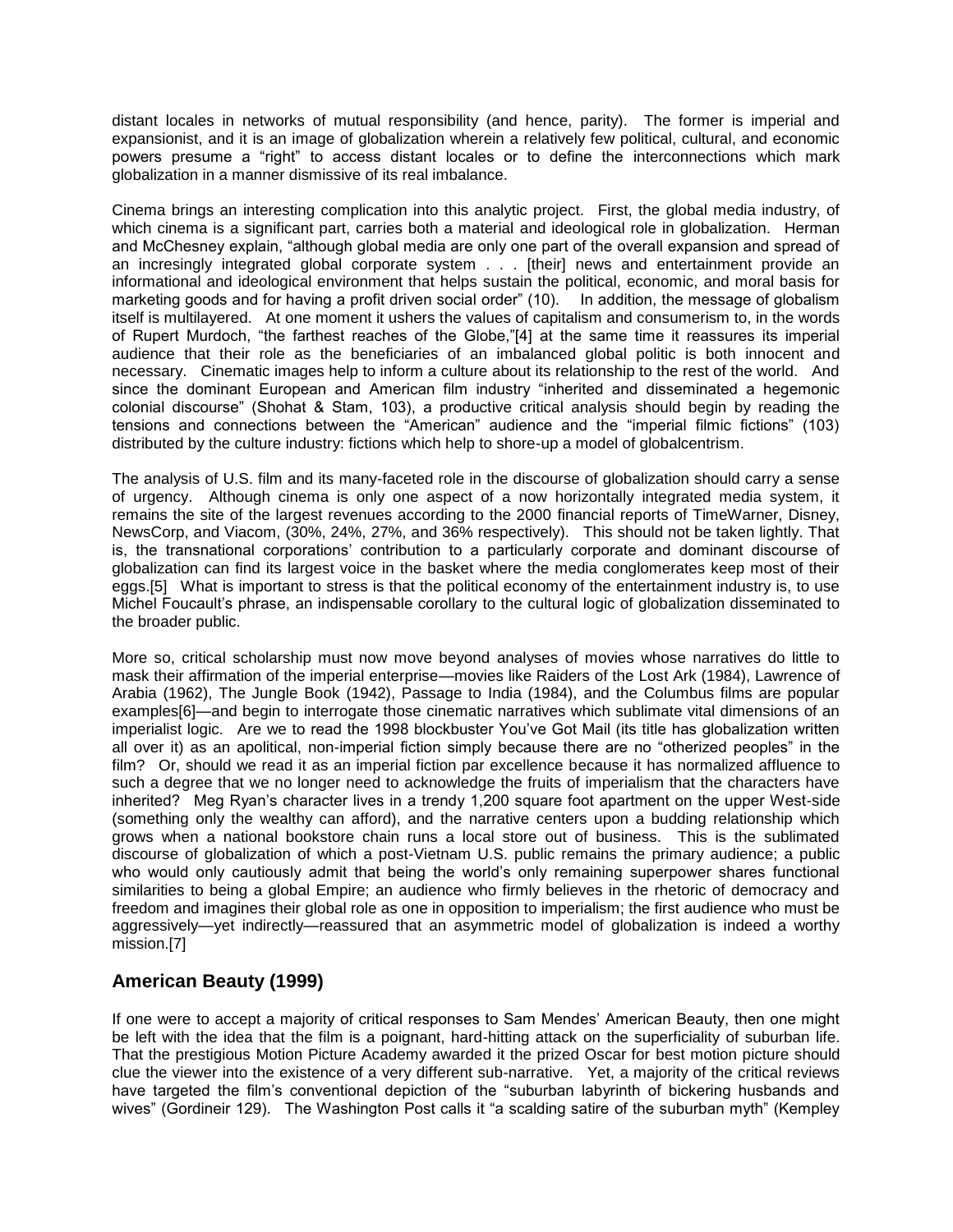C1). It's a movie about the "dark underbelly" of "suburban madness" (Romney 46); it is a "hoary cliche of suburban soullessness" (West 49); it shows middle-class America as a "plastic prison" (Glieberman 49); The Economist argues that "the film simply recycles a view of the suburbs—that they are vortexes of tedium and alienation" (36); and Cineaste says it is a movie which aims "to skewer vulgar manifestations of status and rampant materialism" (Arthur 51) that plague suburbia. Unlike these reviews, I see two images of American affluence in Beauty. The first is its "humanitarian" implication: excessive materialism and over-consumption is empty and bad. The other is its "imperial" thrust: affluence is common, pre-ordained, and requires no recognition or responsibility to the history and current practices of globalization that leave the U.S. consuming over forty percent of the world's resources. That is, we should not mistake the film's superficial critique of suburban sprawl as a critique of global capitalist sprawl.

At one level, Beauty plays off an image of flat, empty materialism (and the "beauty" that several characters find in the now-famous image of an empty, floating shopping bag clearly illustrate the operational logic of an imperialism that pretends it is something other than imperialism). The film's first image is grainy video of a young girl—made pale and unalive by the pasty-tint of the video—speaking to her boyfriend/the camera, asking him/us to kill her father. Video images in film can operate to create a sense of the "real" (we all use video cameras to capture moments of our own real lives) at the same time invoking superficiality and flatness. The poor image quality of video always calls attention to itself as a re-construction of reality, especially when contrasted to the clarity and depth of the celluloid image. The pasty-video image then cuts to the blood-red title, "American Beauty," creating an immediate sense of ideological and visual irony. This tension is furthered in the following cut, which brings us to an overhead view of a nondescript suburban street. We hear the voice-over of our suburban hero, a 1990's Willy Lowman: "In a year I'll be dead. . . . But in a way, I'm dead already." The opening sequence, from wasting-a-life, to title, to waste-land, to a pronouncement of the living death that is suburbia, invites the U.S. audience to critique the emptiness that is their affluence.

But this critique is short-lived. The suburban hero, Lester Burnham (Kevin Spacey)—through whose eyes we see the world—finds most of life's gratification in moments of self-gratification. Almost immediately, we see Lester masturbating in the shower, with his/our voice-over subconscious explaining "This is the highlight of my day. It's all down hill from here." His sexual obsession with his daughter's under-aged friend, Angela (Mena Suvari), becomes the central desire and drive furthering the film's plot. He quits his job, buys his dream car, starts pumping weights, obsesses over his body, and begins smoking high-grade, genetically altered pot. In one of his cathartic epiphanies, he confronts his wife, Carolynn (Annette Benning), saying "This hasn't been a marriage for years, but you were happy as long as I kept my mouth shut. Well guess what? I've changed. And the new me whacks off when he feels horny." In a misleading critique of suburbia, the film presents an image of freedom-from-soulless-materialism that can be achieved through the self-gratification which defines Western consumption and materialism.

This ambiguity in American Beauty entices the U.S. audience to despise the materiality that informs their suburban angst while indirectly asking them to accept a "norm" of American wealth that allows our everyday-Joe-protagonist to afford \$2,000-a-bag pot. In the face of unemployment, the plot conveniently lets Lester blackmail his employer for a full year's salary and adopt the lifestyle of the self-sufficient. Has unemployment ever been so rewarding? His financial prosperity, we are led to believe, comes from this moment of ingenuity, and not from the history of exploitation, slavery, racism, and imperialism that has made him—as an affluent white, middle-class male—the beneficiary of historical relations of domination. And yet we are invited to sympathize with Lester-as-victim. This dual narrative in American Beauty—hate your consumerism, feel no guilt for your consumerism—parallels Liebes and Katz's claims about the television series Dallas's overseas reception. They argue that, "Indeed, a clue to the pervasiveness of American programs overseas may lie in their 'openess' to negotiation" (4), and that in the context of viewing Dallas, there is both the "viewers' moral repudiation of Dallas's worldly success and the notion that it is what everyone dreams of" (54). The same "openess" operates in American Beauty. The film provides a critique of the materialistic suburban lifestyle that does not disrupt the logic of globalcentrism benefitting the U.S. audience.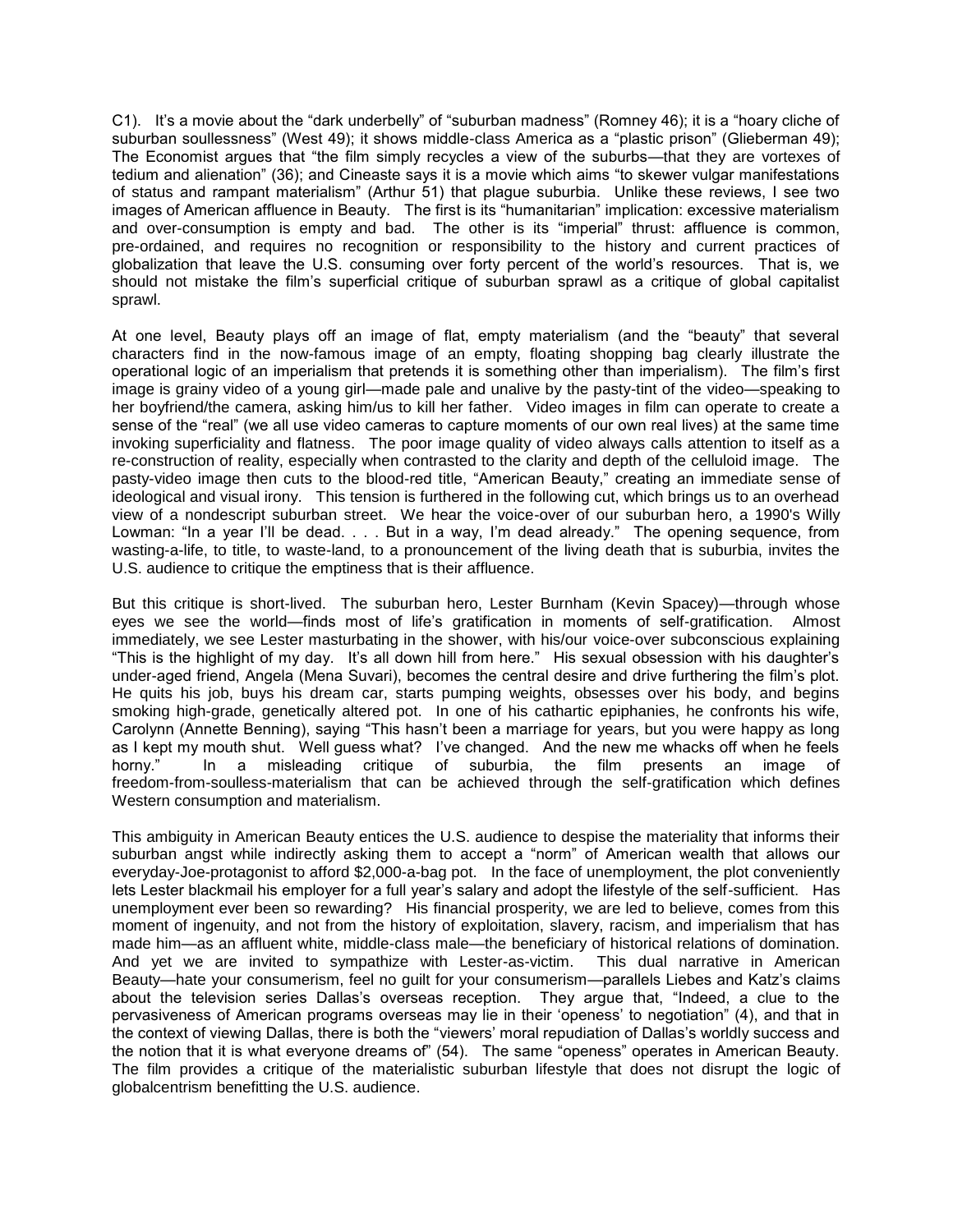Gary Hentzi insists that Beauty's morose depiction of suburban materialism is nothing new in Hollywood. But he also finds irony in the film's image of suburban barrenness and the social complacency of the film's real suburban viewers.

The suburbs have been so frequently ridiculed on the score of crass materialism and abject conformity over the past 50 years that it is a wonder their residents do not rise up, wielding hedge trimmers and pruning shears, to exact revenge on their metropolitan tormenters. At the very least, it should be obvious that a film has to do more than work over such hackneyed themes to command our attention. (46)

Unlike Hentzi, my analysis illustrates that Mendes' film does more than just ridicule suburbia. While barefaced imperial narratives pit, according to Abdul JanMohamed, "civilized societies against the barbaric aberrations of an Other" (91), contemporary fictions of globalization aimed at the affluent exonerate the beneficiaries from any guilt associated with imperialism by reassuring them that their wealth, although soulless, is pre-ordained. The "backs of the other" on which the colonizer garners his wealth and power are no longer a necessary visual and symbolic part of the imperial fiction. This signifies a cultural difference between traditional manifestations of colonialism that inculcate an entire nation into the project (because it is often carried out in the name of nationalism) and transnational capitalism (which is carried out by "private" corporations whose actions do not openly draw in the U.S. consumer as an accomplice). Hollywood's suburban audience will not rise up against their tormentors because the logic that fuels metropole/suburbia, center/margin, and the unbalanced dialectic of globalization seemingly traps the Western audience: at one moment rendering them a victim of their own materialism and excess, at the same moment enticing them with the spectacle of nice homes and cars, and all the while asking them to ignore how the imbalance comes about. This narrative mechanism indirectly addresses the asymmetry in global resources by offering the possibility of "wealth among seemingly everyday American characters" (Horn 48).

Aside from glorifying and then normalizing economic prosperity, films like American Beauty downplay the scope of a corporate logic aimed at profiting from local and global exploitations. Paul Arthur explains that movies like Beauty, "rather than attack[ing] the gospel according to Dow Jones, . . . summon the shopworn ancillary proxies of suburban ennui, the success myth, and heedless consumerism" (51). Clearly, Lester Burnham's tragic downfall is spurred on by his being fired from a cookie-cutter job in a cookie-cutter office where he sells advertisements. But the movie allows the audience to revel in Lester's unlikely grip of power over the company. He quits his job, explaining that he will no longer be "a whore for the advertising industry. I'm just an ordinary guy with nothin' to lose." Of course he doesn't lose anything. He gets a year's salary and the freedom to do whatever he wants. Instead of allowing the narrative to illustrate a corporate disregard for the average citizen in the name of higher profits, Lester leaves the office as the victor, and the black-mailed company becomes the victim. In turn, the film distinctly frames Lester's demise as the vicious cultural effect of a soulless suburbia, the infidelity of his unstable wife, his homo-phobic/sexual Nazi neighbor, and what Sam Mendes along with scriptwriter Allan Ball (1999) jokingly term the "joint of destiny" outside of the Realtors' convention.

American Beauty, unlike the reliance upon the frontier myth in the post-WWII Western film, never turns its lens away from the confines of suburbia. Certainly, it can be argued that the film's story revolves around several suburban families, and as such, taking the viewer beyond suburbia would be insignificant to the development of the story. But I don't want to let the absence of the world beyond suburbia slip away as somehow insignificant. Frantz Fanon's indictment of the imperial logic, Wretched of the Earth, insists that "Europe is literally the creation of the Third World" (102). Whether or not Manichean dualities surface in a particular representation or product of the imperial center, the center cannot be imagined distinct from its connections to, in the words of Aimé Césaire, "forced labor, intimidation, pressure, the police, taxation, theft, rape, compulsory crops, [and] contempt" (42) out of which the imperial center is partly constituted. To dismiss the nature of these interconnections when analyzing a cultural artifact requires an aggressive de-contextualization of the narrative and a disregard for the breadth of a particular discourse. I do not want to imply that Beauty's neglect of the world beyond the suburb unproblematically mirrors the colonial context of which Fanon and Césaire were writing. But such an absence, in the context of an imbalanced global politic, is not innocent; it illustrates that our contemporary fictions no longer take as their central task the need to project "empty" lands in need of civilization and "dark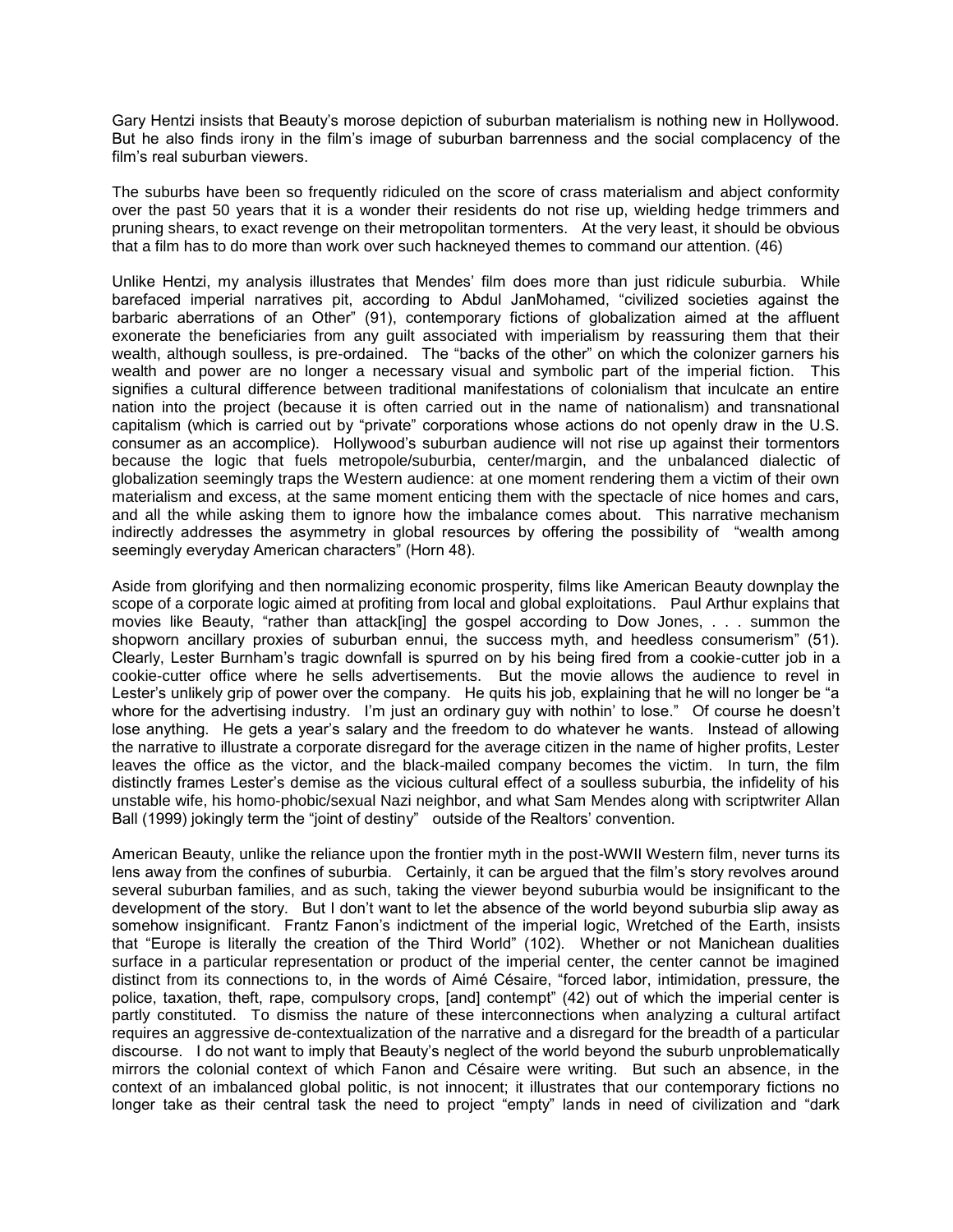continents" waiting for enlightenment. This shift in cultural imaginings implies two significant issues about the U.S. and globalization at the turn of the millennium. First, there is no longer a frontier.[8] Secondly, by downplaying the frontier myth and turning the gaze away from those spaces beyond the suburb, the real material relations informing globalcentrism are conveniently silenced.

More specifically, American Beauty sublimates the logic of those earlier imperial narratives and transcodes their manicheisms onto contemporary contexts. In American Beauty, the irrationality of the Other presents itself as an unstable wife who drives around town with a 9mm on her passenger seat chanting the mantra "I refuse to be a victim." The barbaric Other is re-cast as an unhinged homophobic gay man, who beats his son and harbors quiet Nazi sympathies. Against this backdrop, Lester appears the epitome of Enlightened rationality. It is not by accident that the subjective and narrative center of the film is white, middle-class, heterosexual, and male: a narrative that mirrors, as one example, the current international division of labor along racial and gender polarities. Beauty substitutes the unconquered frontier with a literal virgin/eve as the colonizer's goal. In fact, the moral problematic developed by the narrative revolves around Lester's fetish for the underage Angela. But here, too, our hero appears innocent. The movie's narrative has Angela trick Lester into thinking she is sexually experienced; the film has Angela desire Lester's conquest in a sadistic reworking of Kipling's "white man's burden." But Lester (in this instance, a dominant male on the verge of committing statutory rape) nobly refuses to "take her" once he knows she is a virgin. It paints the conqueror with a wash of humanitarianism; as someone who refuses to continue his exploitation because of his inherent altruism; a white man's benevolence that suburbia has suppressed. In a narrative shift that exonerates Lester and the audience, we are reassured that he/we would never take advantage of other people(s). At this moment in the film, the audience is offered a dual innocence—Angela's sexual innocence and Lester's ethical innocence—that overtly sidesteps the power relationship that drives their obsession with each other. Lester's redemption is narratively manifest in a recognition of Angela's "innocence"; an innocence which is transferred, by what can only be osmosis, to Lester: a man at peace with the world, staring at a black-and-white photo of his family, reminiscing about a lost history, completely unaware that almost everyone else intends to kill him; a bullet in the head he never saw coming.

Just as Lester is redeemed by the contradictory confluence of Enlightenment and innocence, so too is the U.S. audience. If anti-imperialist, third cinema is characterized by an esthetic of hunger and tropes of underdevelopment (Shohat & Stam, 1994), then normalizing the luxury of developed countries in cinematic images is particular to the discourse of globalcentrism. John Horn notes this trend.

[A] luxurious lifestyle is shaping the cinematic aesthetic, creating in the current movie season an epidemic of wealth among seemingly everyday American characters that has moved from the vaguely annoying to the nearly pornographic. Only a fraction of the 35- millimeter money is central to the movie plots . . . . Filmmakers drown their characters in spectacular real estate, designer clothes and swank cars, and still pretend that who we see on screen are people next door. (48)

In the pre-war Hollywood musicals of Busby Berkeley, the luxurious was never assumed to be the status quo of middle-class America. The acknowledgment of these earlier films' position as fantasy partly provided depression-era Hollywood with its nickname as the "dream machine." But the distinction remains that the discourse of globalization must reassure the U.S. audience of the common-place nature of their own relatively uncommon position in an unbalanced global dialectic. American Beauty superficially challenges this relative position of Western affluence: it is the excess provided by suburbia that leaves Lester empty and "dead already." At one point, he even announces his distaste for the materialist culture to Carolyn: "This isn't life. This is stuff. And its become more important to you than living!"

But the film very neatly describes the world of excessive wealth with a language of "ordinary"ness. Lester tells his supervisor that he is just "an ordinary guy with nothin' to lose." The 16 year old Angela explains to Lester's daughter (as they drive around suburbia in a convertible BMW), that "If people I don't even know look at me and want to fuck me, I really have a shot at being a model. Which is great. Because there's nothing worse in life than being ordinary." In fact, this becomes Angela's mantra. Later in the film, she remarks, "Ordinary . . . . I don't think there's anything worse than being ordinary." And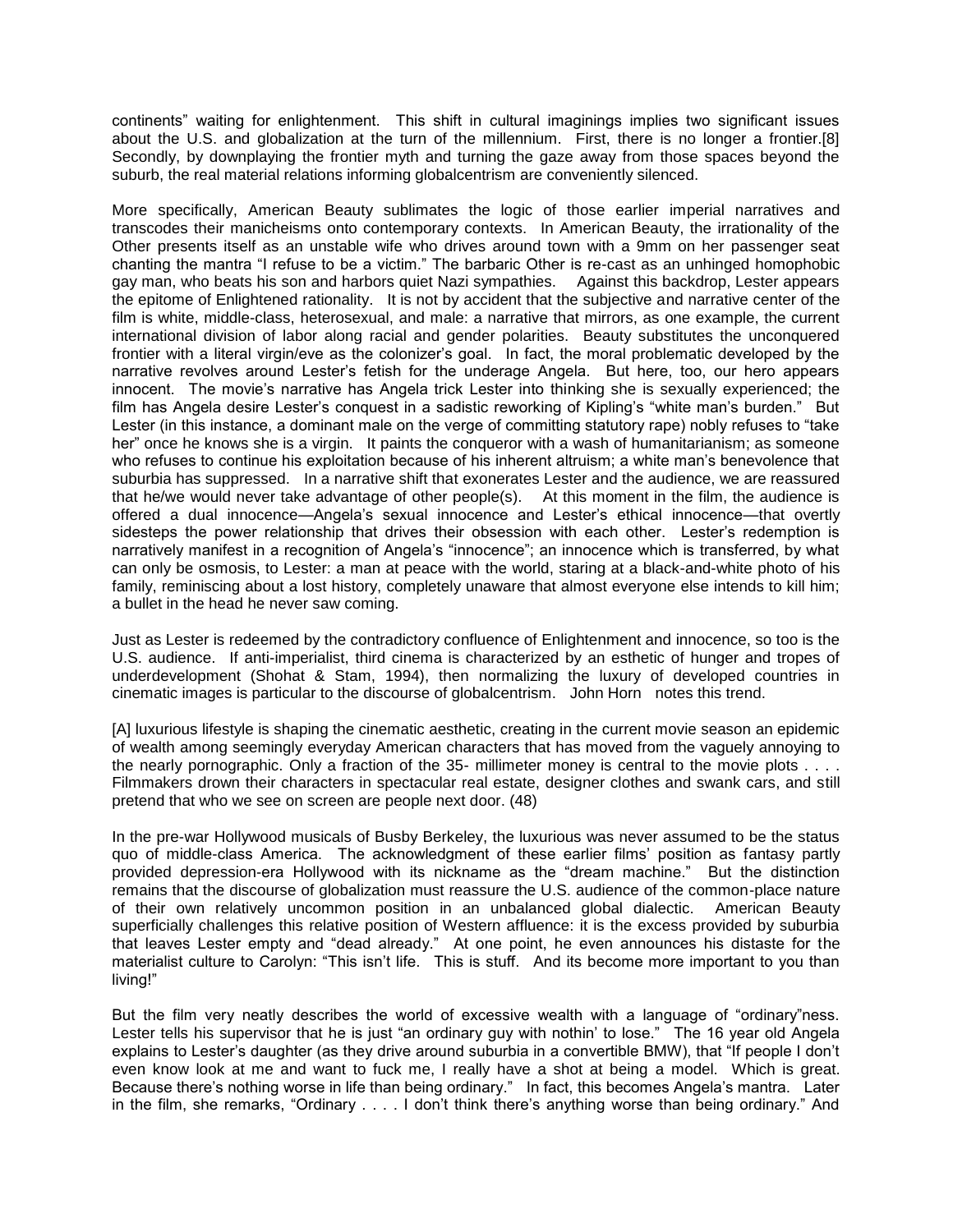Ricky (Wes Bentley) knows how to bring her down: "you're ordinary, and you know it." Satisfying a dual purpose in the discourse of globalization, American Beauty pretends to critique a notion of the "ordinary" which it must first invent—as Mercedes SUVs, BMWs, classic cars, white picket fences lined with manicured roses, color-coordinated pruning gear, large homes, and the luxury of working at McDonalds because you want, as does Lester, "the least possible amount of responsibility." An interesting statement in the context of McGlobalization.

## **Gladiator (2000)**

The 2001 Academy Awards invoked images of globalization from the first moment. Anthony Giddens' claim that globalization is marked by a "separation of time and space" (16) and the ability to cross previously impermeable boundaries is right at home in the Awards' opening scenes of film, broadcast television, and radio signals as they careen through outer-space at galactic time. And while Giddens argues that globalization indicates the "evaporating of the privileged position of the West" (52), I couldn't help but notice that all of the movie-clips floating through the Academy's televised solar system are Hollywood remnants. The Awards then take us to a live feed from the International Space Station, where, at over 18,000 miles per hour and more than 230 miles above the earth, the space station crew introduce host Steve Martin (who wastes no time in telling the audience that the Awards are being watched by over 800 million viewers world-wide).

The film this faux globally-minded Academy of Motion Picture Arts and Sciences chose as the most esteemed cinematic artifact from 2000 was Gladiator: directed by British-born Ridley Scott, starring New Zealander Russell Crowe (as Maximus), Denmark-born Connie Nielsen (as Lucilla), and filmed in a re-created Rome on the island of Malta and in a computer. Of course, it's owned and distributed by Hollywood giants Dreamworks and Universal. I think it's interesting to place the narrative of Gladiator in the context of its rival Best Picture nominees and ask ourselves what it offers us as a cultural artifact the others do not. Ang Lee's Crouching Tiger, Hidden Dragon was, by some counts, expected to take the Oscar. But to award the Oscar to a foreign film would certainly risk exposing the Holly-centrism in the existence of a separate Best Foreign Film category. Independent filmmaker Steven Soderbergh brought two films to the Best Picture table: Traffic tackles America's War on Drugs by foregrounding the hypocrisies of those who wage it; Erin Brokovich goes after the capitalist injustice of profit over people, and follows Brokovich as she, according to the tagline, brings "a huge corporation to its knees." Lastly is Swedish-born Lasse Halström's Chocolat, about a woman and daughter who open a chocolate shop and shake up a rigidly moral community, ultimately reminding audiences that tolerance is always better than any form of intolerance. What does it say about a film industry that, at the height of a decade of unrivaled economic prosperity, bestows its greatest honor on a film which recreates the glory of Imperial Rome and the struggles of an entertainment industry (the gladiator system) unfairly driven by the whims of governments?

In a vein that parallels American Beauty, Scott's Gladiator adorns an underlying logic of imperialism with a cloak of benevolence and humanitarianism. On the surface, Gladiator appears anti-imperial, anti-cosmopolitan, and its narrative revolves around a social contest for political democracy. But it never loses the imperial subtext of barbaric other-ness, of lightness pit against darkness, and of the grandiose, self-flattering spectacle that defines empire. It has inherited these tropes from its earlier Roman epic predecessors. In fact, most reviews of Gladiator position it in terms of genre, invoking such sand-and-sandal greats as Mervin LeRoy's Quo Vadis? (1951), William Wyler's Ben Hur (1959), Stanley Kubrick's Spartacus (1960), and Anthony Mann's The Fall of the Roman Empire (1964). Until halfway through the 1960s, the "ancient historical/biblical/war spectacle represented one of the mainstays of world cinema" (McCarthy 27).

The imperial epic has been dormant for over 35 years (the political assassinations of the '60s and the Vietnam War certainly created a problematic perception about the virtue of an imperial project for Americans), and Gladiator can only surface and triumph at this particular historical and political moment. One Time review speculates that "there's a magnetic pull of audiences to Roman Empire epics—stories about palace sex, political backstabbing and violent raids are as today as the Clinton administration" (83). Such reviews are as diversionary as Monica-gate, and they leave by the wayside any ideological analysis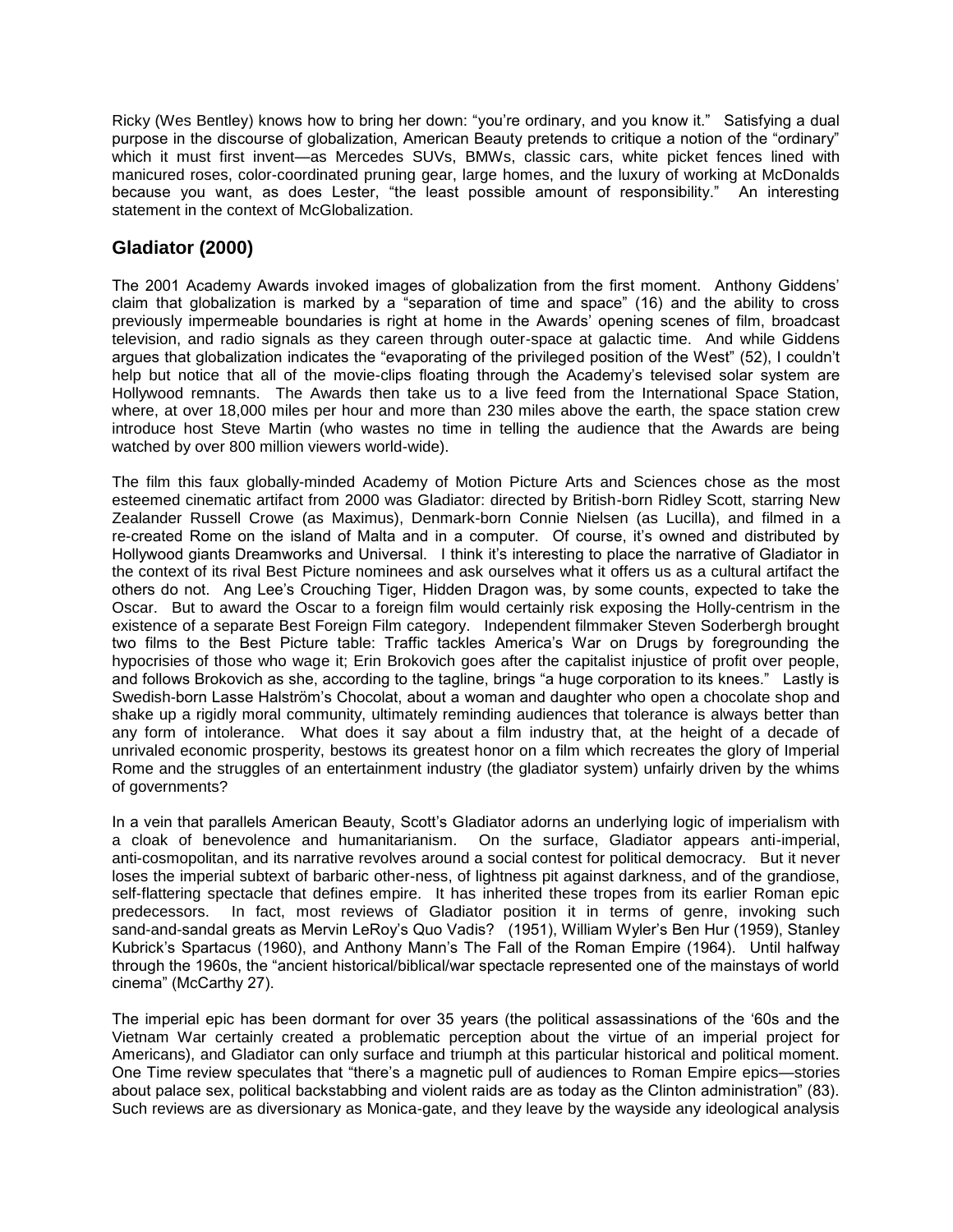of the political and economic expansionism that defines and informs the possibility of Empire. Furthermore, surface critiques will seldom ask why such a narrative thrives in America's culture at this particular historical moment. Nicholas Nicastro notes how the Roman epic alters slightly with each movie-going generation.

In the heyday of the silent epics, all ancient cities looked like Sodom and existed only to fall. At the dawn of wide-screen films, Rome had the broad, uncluttered roadways and suburban villas dreamt of by post-war bread-winners. By the early sixties, Stanley Kubrick presented the definitive Cold War Rome . . . . [But] partly because of moviegoer's changing tastes and partly because of production costs, nobody even attempted an ancient spectacle on the scale of Anthony Mann's 1964 The Fall of the Roman Empire until Scott's new film. (70)

What impresses Nicastro, an archaeologist, about Gladiator is the film's "respect for setting and subject" (70). Giving due credit to the ability of computer-generated-imaging to re-construct Rome before our eyes, the archaeologist also bemoans how the film glamorizes "the army and the arena to the exclusion of every other aspect of Roman life" (71). Nicastro wants Hollywood to reanimate the baths, the law courts, the gardens, and the tombs. It is culturally significant, however, that Scott reanimated the army and arena while leaving the rest of Rome in imaginative ruin. A Roman epic which fuses war and spectacle finds a safe home in a post-CNN Gulf War generation whose own affluence and global might are partly the result of a Cold War conquest.

Gladiator is the story of a Roman military general, Maximus (Russell Crowe) who is asked by the dying Emperor, Marcus Aurelius (Richard Harris) to become Rome's new ruler in order to gradually turn the Empire into a republic. Of course, the Emperor's son, Commodus (Joaquin Phoenix) not only believes that he, not Maximus, should become Rome's new ruler, but that the citizens need a "father" in the form of a dictator. Commodus kills his father, has Maximus' family slaughtered, and, he believes, has Maximus assassinated. However, Maximus is sold into slavery, becomes a famous gladiator, and embarks upon a personal mission to fulfill "the wish of a dying man." In a culturally important way, the movie represents Maximus as anti-cosmopolitan at the same time it narratively draws him into the contest between national/cultural imperialism and freedom. From the beginning, Maximus longs to return to the countryside. After the movie's opening battle sequence, in which Maximus successfully conquers and annexes Germania, a celebration finds him discussing with several senators his desire to return to his farm in Spain.

Quintus:

Back to the barracks, or to Rome?

Maximus:

Home. Wife. Son. The harvest.

Quintus:

Maximus the Farmer. I still have difficulty imagining that.

Maximus:

You know dirt cleans off a lot easier than blood, Quintus.

The wit of Maximus' reply carries with it a real sense of the oppressive conquest that walks with empire, and it also codifies our central character and hero as non-cosmopolitan and humanitarian. But the narrative quickly dismisses any discussion of imperialism and empire by introducing the conflict facing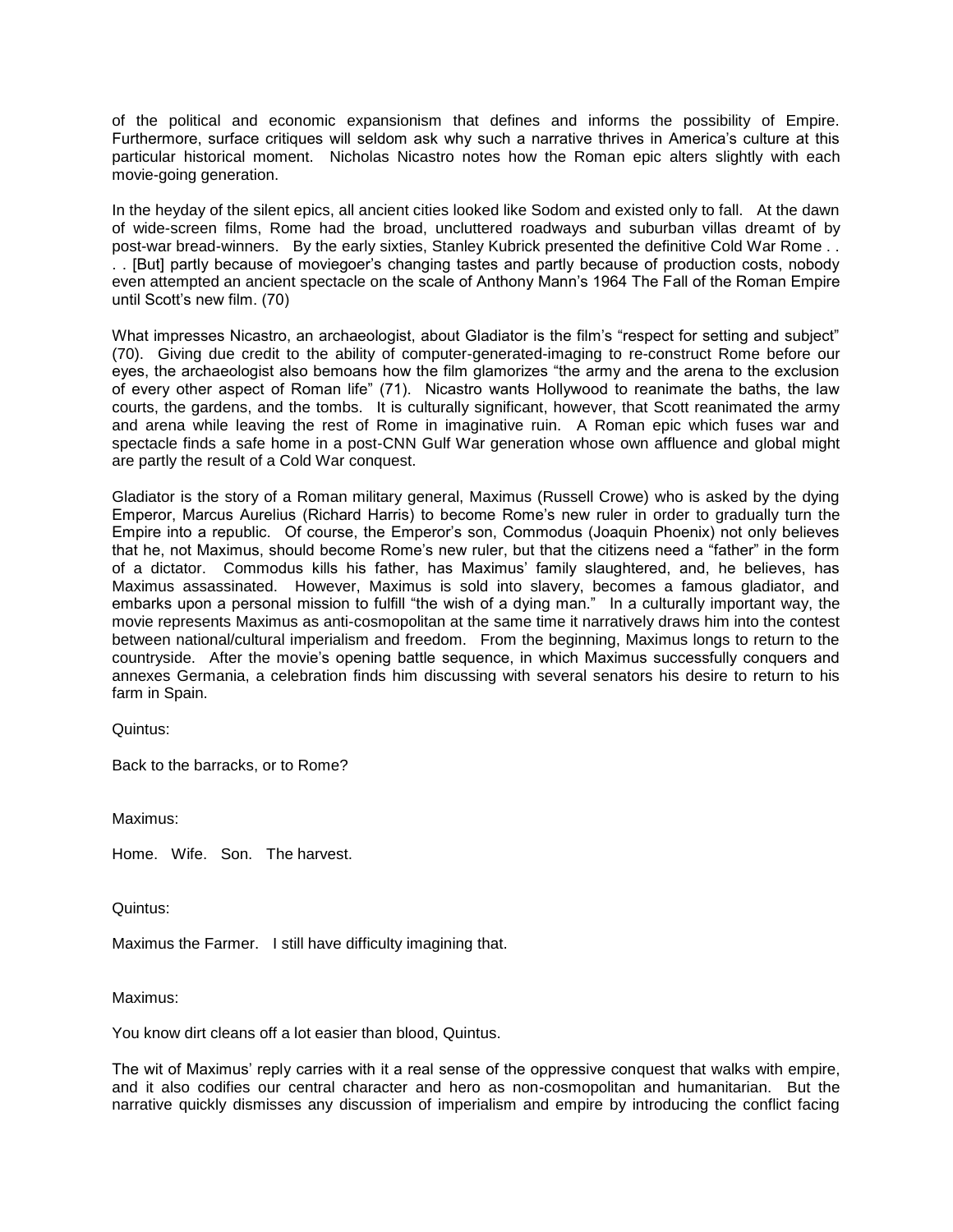Rome: will Maximus, who has the army behind him, stand in favor of "Emperor or Senate?" This contest attempts to introduce an anti-imperial tone in a blatantly imperial setting. Whether a single, rogue dictator should run a country or whether it should be run by the people certainly resonates as a central cultural myth for a U.S. audience.

Maximus conveniently bows out of having to answer such a question by insisting he return to Spain. And moments later, the Emperor asks to speak privately with Maximus: he wants Maximus to become Rome's new ruler. Maximus resists, invoking images of his rural, quiet life. The film's narrative reassures the audience that such a (local) concession to the (global) empire is a sacrifice in the name of a greater freedom. Marcus, collapsing the distinction between dictator and democracy, insists Maximus become Emperor and "give power back to the people of Rome." The irony of giving the most powerful military leader the autonomy of a dictator, and then ask that he surrender (a difficult task for military leaders) that same power didn't make it past many critics. Kenneth Auchincloss writes, "Did Marcus Aurelius intend to restore the republic? No. However saintly (or tipsy), emperors didn't do that sort of thing" (71). Stuart Klawans cynically insists that the movie turns Maximus into "a man on a white horse . . . who will restore Rome to democracy by becoming a dictator" (34). Placing Gladiator in the context of other summer blockbusters like Mission: Impossible 2 and Titan A.E., it becomes apparent that many Hollywood films rearticulate a similar cultural narrative.

Each of the films mentioned offers a simplistic variation on the Jesus story. But they concern saviors who come with weapons to redeem the world from dictatorial oppressors . . . . Yet none of these narratives of revolution convincingly installs a more egalitarian society after toppling its tyrant. The meek never inherit the earth . . . . In universes where the sole challenge to a sneering despot comes from slightly more enlightened fascists, blood is bound to spill. (Shargel 39)

A new imperial humanitarianism is marked precisely by a hollow critique of Empire, wherein peace and freedom are represented as the natural result of conquest. The introductory titles of Gladiator frame the narrative in just such a contradiction: the battle against Germania ends with "a Roman victory and the promise of peace throughout the Empire." These titles are immediately followed by a stunning visual sequence that reinforces this myth. We see a close-up of a hand brushing across the wheat in a field. There is brown-golden tint to the image that helps establish a sense of calm and warmth. The wheat is ready for harvest, and this invokes a sense of sustenance and life. The image cuts to a medium close-up of Maximus, who is still and solemn against a vague background. And then we find ourselves in the cold, dark Germania battlefield—burnt and leveled to a wasteland. Sergei Eisenstein holds that the "nerve of cinema" (140) is in contrasting images, and the "degree of incongruence determines intensity of impression" (141). This model is useful for understanding the emotive force that evolves from juxtaposing the wheat field with a burnt forest: a contrast of light and dark, a contrast of warm and cold, a contrast of life and death, a contrast of freedom and domination; all cradled within a one-minute shot sequence.

Although this shot sequence is visually stunning, I am particularly interested in the ideological implications of such contrasts, noting how Eisenstein believes meaning arises "from the collision of independent shots—shots even opposite to one another" (141). Gladiator's introductory sequence creates a narrative in which peace and conquest are organically bound together, and the fine line (literally, visually in this case) between prosperity and desolation is occupied by a military leader on the verge of victorious conquest. Even before this sequence, the titles inform the audience that peace throughout the empire can only be attained after conquering the "barbarian tribes" of Germania. And while Rome is the aggressor, attempting to annex Germania to the northern borders of its empire, "barbarian" helps to codify the Other as the assailant. Visually, the battle-scene between the Roman army and the Germanian barbarians emulates the trendy stylistic fast-cuts and washed-out color that Spielberg popularized in the introductory battle scene in his 1998 blockbuster Saving Private Ryan (a style Klawans has appropriately coined "slo-mo, strobe-mo, and jitter-mo" (34)). But the invocation of Germania ties the two films ideologically as well; one cannot easily justify military conquest in the name of Empire by invoking Vietnamia for the U.S. audience.

Later, when Maximus is captured by slave-traders, he is taken to a barren outpost on the margins of the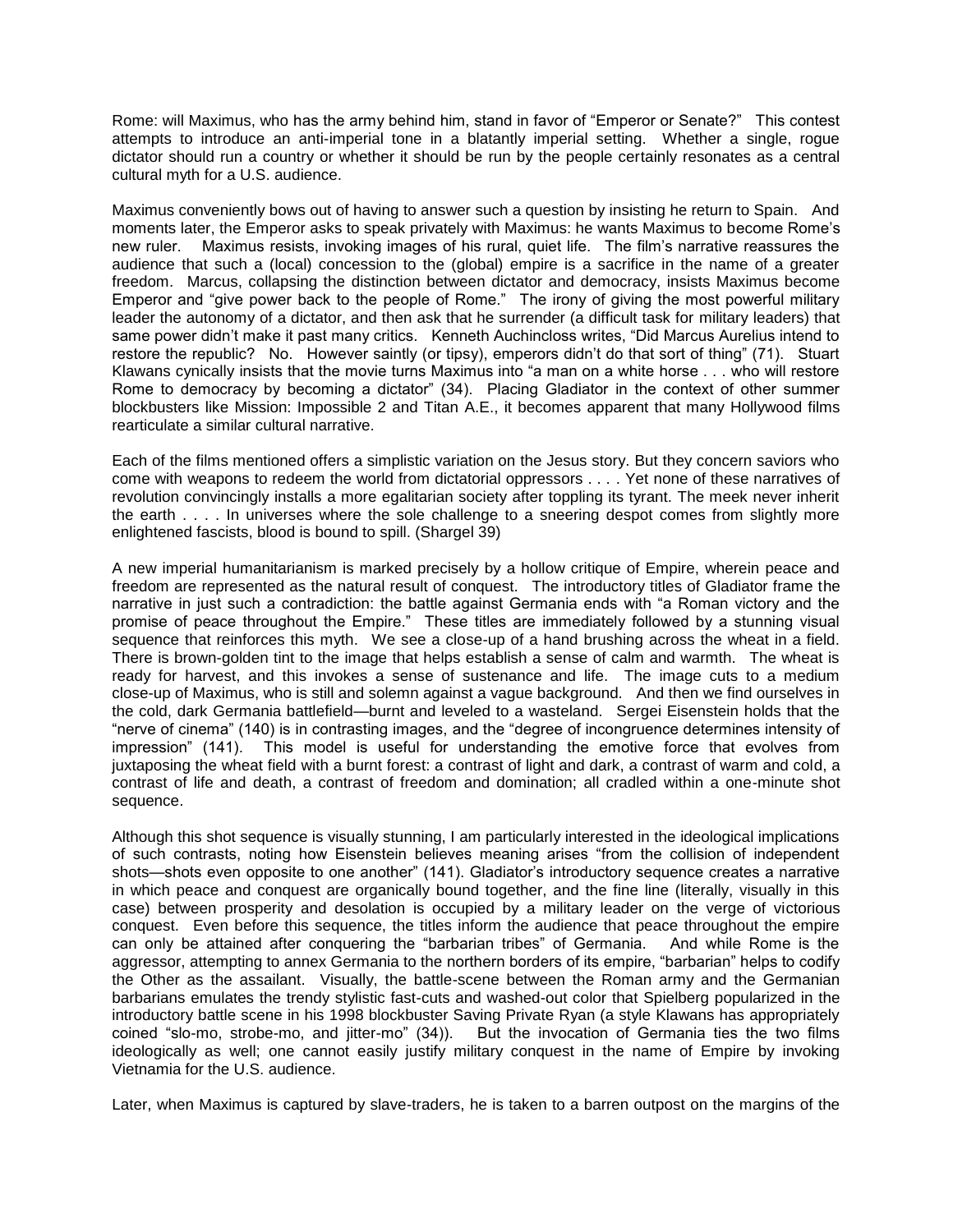Empire. We never get such barren landscapes inside of the Empire. Zucchabar is the "Hollywood version of the Middle East: a place of mud-brick architecture and ululation, where stoop-shouldered, burnoose-clad merchants pass the days in sibilant larceny" (Klawans 34). It is not ironic that in Scott's Middle East, and not in Rome itself, our hero is first enslaved and forced to brutally fight his comrades to the death. It is either self-fulfilling prophecy or imperial logic that Maximus, just twenty minutes earlier, was telling Marcus "I have seen much of the rest of the world; it is brutal and cruel and dark. Rome is the light." But the most stunning visual juxtapositions of the darkness of barbarism and the light of civilization come when the gladiators ready themselves, chained in the darkness beneath the grandiosity of the Colosseum, and emerge into its light, the light of Rome, of violence-as-spectacle, of war-as-simulacra (Carthage or Kuwait?), and of conquest for profit; all masquerading as a contest for democracy.

While Gladiator seldom deviates from the imperial tropes and genre conventions that inform its earlier predecessors, it differentiates itself by leaving out "the Judeo-Christian angle so common to the genre in the 50's" (McCarthy 27). While this certainly will not stand out to a new generation of moviegoers who have no historical context of Gladiator's genre, the shift indicates a political transition which is crucial to a new image of imperial humanitarianism. Nicastro asks, "If Gladiator is a modern parable, what are we to make of the conspicuous absence of Christianity in the film" (71)? While several critics (Klawans, 2000; McCArthy, 2000; Nicastro, 2000) place Gladiator in a historical context of genre and notice this absence, Nicastro is the only one to wager a possible reason: Romans no longer need to "turn into Christians" (71) in order to remain interesting to an American audience. On the surface, this lack indicates a shift in the moral center of American culture. But there is an imperial political function in just such an absence: it reaffirms the logic of Empire.

A brief comparison to one of Gladiator's predecessors elaborates this idea. Kubrick's Spartacus (1960) follows a loosely similar plot. Spartacus (Kirk Douglas) is a slave who is sold to become a gladiator, revolts against his owner, and leads his fellow slaves into rebellion. Spartacus' revolt, as in Gladiator, will have an impact on Rome, where two senators (one a republican, the other a militarist) are engaged in a contest about the political future of Rome. Unlike Gladiator, Kubrick's film invokes Christianity in its very first moment. The opening scene is an overhead shot of a Roman centurion who stands guard over a rocky expanse of mountain barrenness, where lines of slaves mine the rock under a grueling sun in order to provide the materials for Rome's great architecture. The story of Spartacus is ideologically coded and framed by the voice-over of a narrator.

In the last century before the birth of the new faith called Christianity, which was destined to overthrow the pagan tyranny of Rome and bring about a new society, the Roman republic stood at the very center of the civilized world. "Of all things fairest," sang the poet, "first among cities and home among Gods is Rome." And even at the zenith of her pride and power, the republic lay fatally stricken with a disease called human slavery.

Two things warrant our attention in the comparison. Spartacus locates slavery at the very heart of the Roman empire; indeed, slavery is one of the conditions of possibility of Empire. In Scott's film, slavery is banished to the margins of the empire, and flourishes in a barbaric Middle East. It comes to Rome in the form of gladiatorial contests and only when the tyrannical despot Commodus gains power. Second, in Spartacus and the other Roman epics up until the mid '60s, Christianity was invoked as the humanitarian successor to "the pagan tyranny of Rome." Why then, in Hollywood's modern revival of the Roman epic, is Christianity not waiting in the wings to enter and save Rome from its gluttony? Simple. At the height of America's longest stretch of political, economic, and global prosperity and influence, why slander the idea of Empire?

Gladiator reaffirms for the American audience that Empire is not inherently, structurally bad. It does not necessarily need to fall. In fact, the film's visual glorification of the Roman empire and the Colosseum, with the aid of CGI, is a spectacled amalgamation and fulfillment of both Triumph of the Will (1934) and Olympia (1938) of which Leni Riefenstahl could only have imagined. Such images idealize economic and political prosperity. Even Maximus' desire to return to his estate in Spain (I know he insists it's a "farm," but only the aristocratic few could own land during the Roman empire), which he solemnly describes to Marcus as "simple, really," is filmed as an idyllic memory comprised of a Mediterranean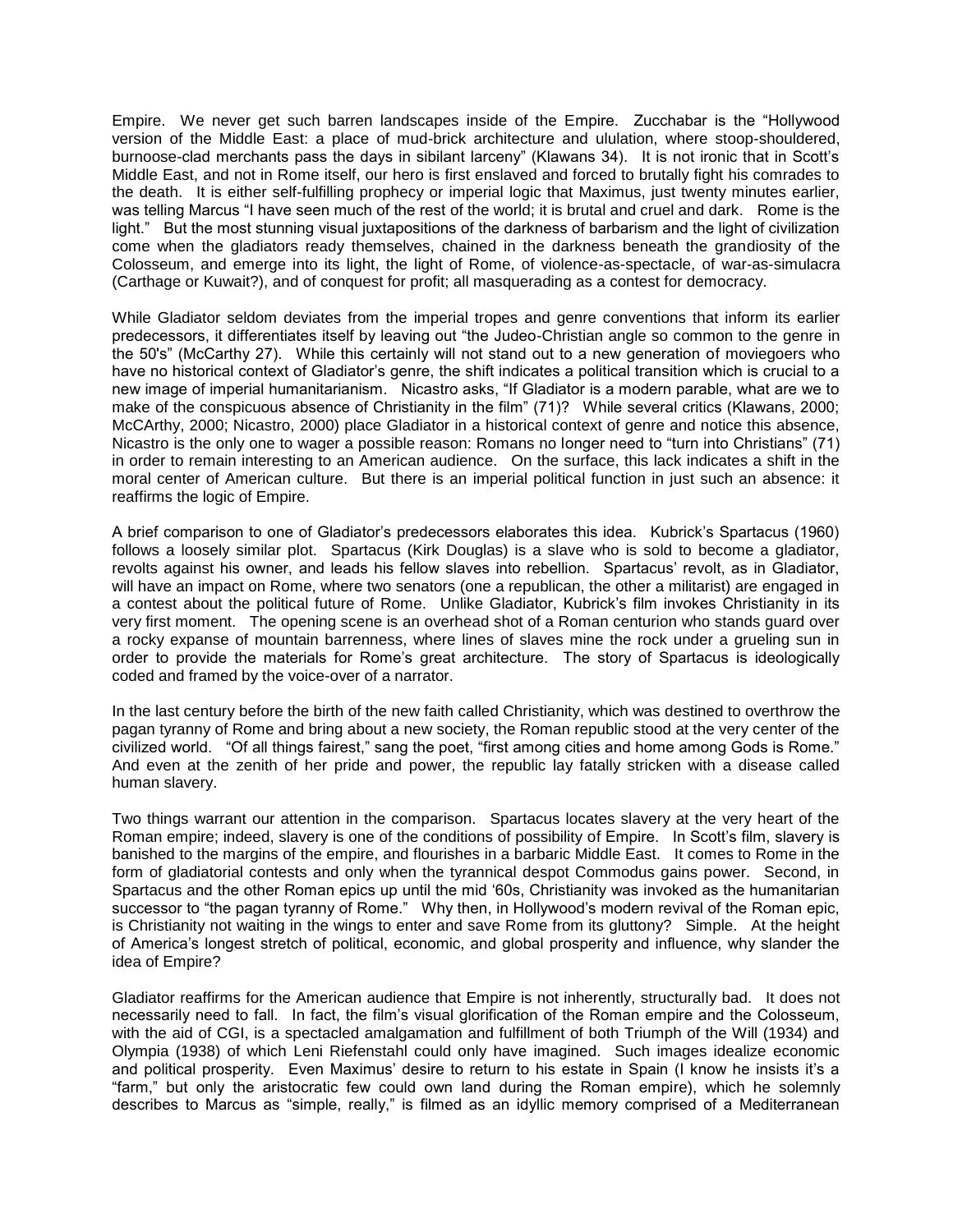country home with "pink stone," a "kitchen garden," "herbs," a white, picket "gate," "apples" growing in the orchard, "grapes" on one side of the house, "olive trees" on the other, and "wild ponies" running about. Where Riefenstahl will envy Scott's reanimation of Rome, Martha Stewart can but envy his invocation of the blatantly affluent "simple life."

### **Conclusion**

If the genre of the Western and its popularity during post-World War II U.S. expansionism is contextually pre-imperial (with vast, uncluttered landscapes that stand ready for human civilization and U.S. expansionism), then the naturalized images of prosperity in a film like American Beauty and the grandiosity of the Roman landscape in Gladiator illustrate the Western's fulfillment. These films carry a surface message offering a soft, or faux critique of imperialism. Yet in the same moment, their narratives and spectacle offer up and reaffirm the United States's contemporary location as economic, political, and cultural victors on the global stage. This contradiction is the perfect coherency of an imperialism masquerading as humanitarianism.

I want to clarify several substantial theoretical implications that this project begins to address concerning the discourse of globalization and the dominant film industry's situating of the U.S. audience within this discourse. The latter element of this focus deviates significantly from more traditional approaches to theorizing globalization and culture (Appadurai, 1996; Bhabha, 1994; Liebes and Katz, 1993) that train their eye on the ways in which non-Western, local cultures negotiate the forces and flows of Western culture (its artifacts, practices, ideologies) and their own lived experience.

I am interested in the image of globalization that is distributed to the U.S. audience, and whether this image is indicative of an imperial globalization process favoring connections of access or globalization as mutual interdependency and economic and cultural parity. These movies indirectly address the issue of globalization by employing its underlying logics in the construction of their narratives. If we are to accept Herbert Schiller's analysis that, although international cultural flows are undergoing transformation, "American cultural domination remains forceful in a rapidly changing international power scene" (327), then understanding how the powerful U.S. audience consents to this Imperial form of globalization is indeed significant. In the context of culture, Peter Berger understands globalization as a process of challenges and responses: "The challenge is supposed to come from an emerging global culture, most of it Western and indeed American provenance," while the response from the local cultures is "on a scale between acceptance and rejection" (2). In the realm of economics, George Sorros sees globalization as "the development of global financial markets, the growth of transnational corporations, and their increasing domination over national economies" (1), a process resulting from the elected Reagan and Thatcher governments who actively sought to reduce state interference with the flow of capital. If both the cultural and economic shape of globalization is now influenced unequally by the West and the United States, then the circulation of the dominant discourse on globalization within and targeting the U.S. audience will not ignore this fact. Instead, it will overtly or indirectly address the inequality of the process in its cultural images, narratives, and practices. Whether these condemn or condone the emerging global imbalance is text/practice specific. What each cultural articulation cannot do is outright remove itself from within the broader discourse of globalization.

This is certainly not to imply that either the discourse or process of globalization is totalizing or homogenous. Appadurai notes, "the globalization of culture is not the same as its homogenization" and that "lives today are as much acts of projection and imagination as they are enactments of known scripts and predictable outcomes" (42, 61). But when we recognize that the major vehicles for images of culture and ideology are the global media (of which, I noted earlier, U.S. film and the U.S. audience remain the site of the largest revenues), one must come to terms with the fact that, for the time being, the first site of cultural negotiation with an imperial-style discourse of globalization is enacted in the movie gigaplexes and homes of the U.S. audience. In the context of globalization, this media moment embodies a coming-to-terms with the "unbalanced dialectic" (to re-invoke Tomlinson's phrase) between the U.S. audience (its armaments, economic interests, cultural products, and language hegemonies) and the rest of the world. American Beauty, Gladiator, and most widely circulated Hollywood blockbusters (from Cast Away (2000) to Black Hawk Down (2001)) offer an articulation of the imperial tendency in the current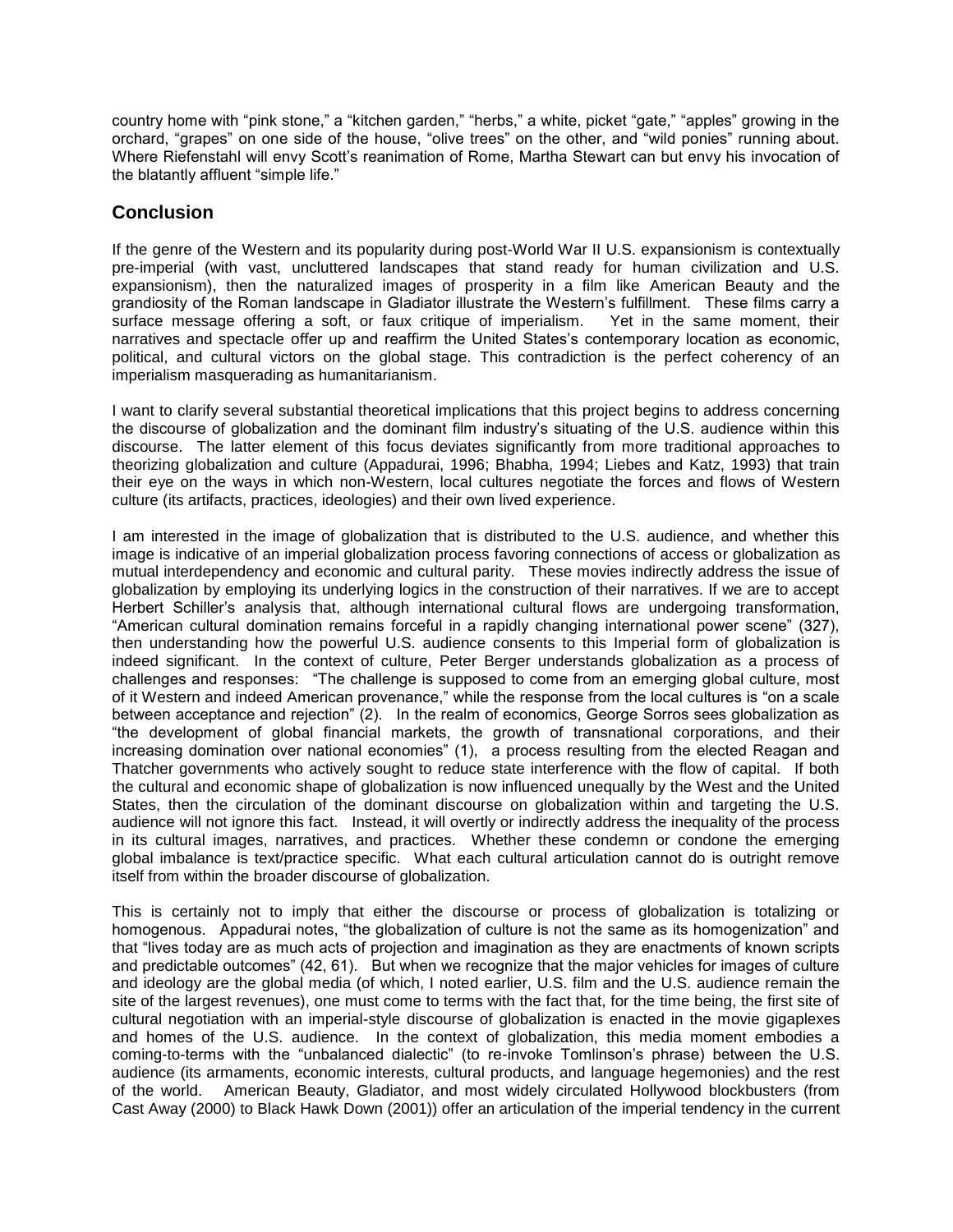process of globalization. Gramsci's understanding of hegemony works well, I think, in describing the American audience's acceptance of the assymetrical exchange and consumption of global resources, and the quantitative imbalance of global media, news, information, entertainment, and economic and cultural flows. The idea of hegemony resists homogeneity in favor of a plurality of cultural negotiations. But it also helps to illustrate the ways in which the global media industry invites the U.S. audience (through images that reaffirm affluence, the might of conquest, and the right to Empire) to consent to the residual logic of imperialism in the current processes of globalization.

It is important to recognize that traditional European discourses of Empire, the classic analysis of which is Edward Said's Orientalism (1979), regularly cloaked the barbarity of the colonial enterprise (exploitation, slavery, expansion) in symbols of benevolence (education, civilization, salvation). American Beauty and Gladiator mark a striking deviation from this history of representation. That is, unlike the earlier imperial discourses which rely on the cultural construction of a uncivilized, barbaric Other, these current films are part of a discourse which is even more "Self-centric." They do not invoke the specter of an exotic, non-Western Other which necessarily needs the European (and intervention) to be made whole. In both American Beauty and Gladiator, the critique of the soul-less, barbaric, un-democratic, un-civilized emptiness of geography and mind is turned upon the imperial Self. It is our own suburban wasteland (in Beauty) and un-civilized barbarism (in Gladiator) that requires humanitarian intervention. These are criticisms often directed at the current model of globalization. Yet, the solution each movie offers to these deficiencies is the same as it was in the traditional colonial discourse: self-gratification and excess (in Beauty) and the inherent glory of an expansionist Empire (in Gladiator). Instead of invoking the disfunction of the Other in an attempt to justify Empire, these two movies mark a trend which invokes the disfunction of Empire's own logic in order to ultimately restore the necessity of those same logics. That is, these movies are a site of cultural negotiation, but the contest of what should be America's position in the context of globalization is first enacted, worked through, and neutralized on the screen.

It is important, I think, to resist reading the Academy Award winners as artistic and scientific achievements (which is the claim of the Academy) existing outside of a global interconnectedness. Such a tendency results in weak critical interrogations of the films, defining them as "artfully and exuberantly constructed escapism" (Travers 82). Michael Ryan and Douglas Kellner offer a more productive approach to thinking about the pedagogical role of film.

The representation of the social world is political and [the] choice of modes of representation instantiates differing political positions toward it. Indeed, every camera position, every scene composition, every editing decision, and every narrative choice involves a representational strategy that embeds various interests and desires. (274)

It is from this critical angle that we can see the supportive role that Hollywood works like Gladiator and American Beauty play in ratifying an unbalanced global dialectic: a dialectic that normalizes affluence at the same time encouraging a type of "imaginative poverty" concerning America's global influence; a dialectic that finds Kenneth Cole's version of the Roman sandal worn by Lucilla in a movie about freedom-over-oppression suddenly out of stock. American Beauty and Gladiator offer a reading of America's location in the world, and it is no small matter that they are awarded Hollywood's highest honor. These works are vehicles of culture, and for an economically prosperous industry and audience they are vehicles of affluence, operating to either marginalize or normalize the global political and economic asymmetry marking this historical moment.

#### **Notes**

[1]. In the case of American Beauty, it grossed more in the U.S. during the one week following it's success at the Academy Awards (approximately 116.658 million) than it did during the entire first month (and more) of its theatrical run. It went from playing on only 7 screens nation-wide during the middle of February 2000 to playing on an astonishing 1990 screens the weekend after its Best Picture win at the Academy Awards in March 2000. Gladiator follows a similar trend, playing on only 12 screens the weekend before its Best Picture win in March 2001 to 577 screens the weekend following its Academy success.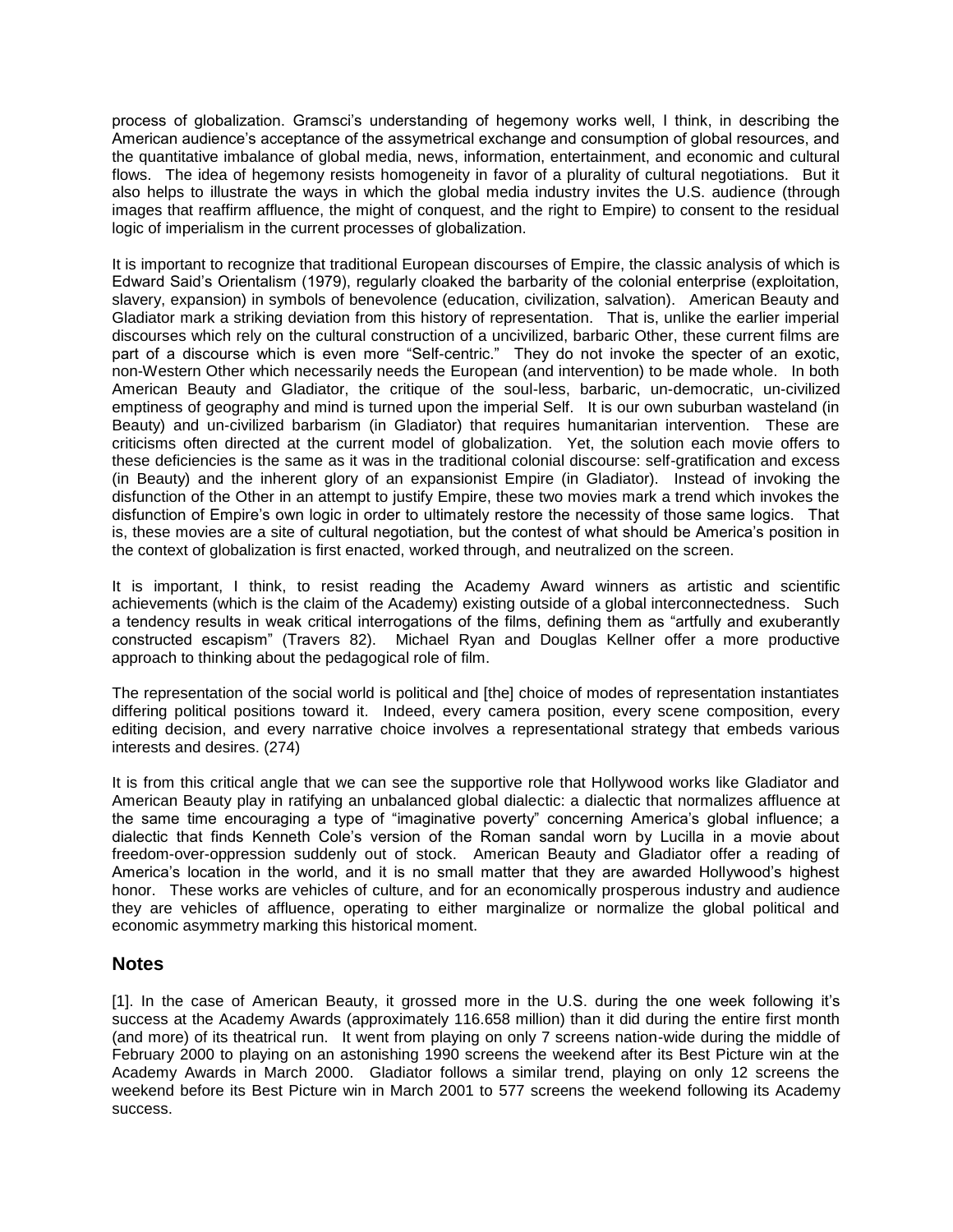[2]. One need only look at the National Geographic magazine (December 2001) map of world-wide teledensity and fiber-optic submarine cable "Connecting the Planet" to note this influence. Color coding (red=highest teledensity and white=least teledensity) leaves the U.S. looking like a blood-red heart with fiber-optic vessels leading out from it (or coming into it) to/from the entire globe (77-78).

[3]. Tomlinson's analysis of Mark Phillip's BBC documentary Mange Tout (1997) deals specifically with how differently globalization constructs the consumer and producer of a commodity. "One of the revealing aspects of this film was the relative levels of information about, or ignorance of, the other displayed by the producers and consumers" (136). Tomlinson draws out not only the non-reciprocal undercurrent of globalization, but the "imaginative poverty" (136) of the general population who operate as beneficiaries within a global network.

[4]. This message is the centerpiece of NewsCorp's homepage. See www.newscorp.com (accessed 19 February 2000). The full heading reads: "Producing and distributing the most compelling news, information, and entertainment to the farthest reaches of the Globe." For the time being at least, the critical scholar can find some reassurance in NewsCorp's admission that news, information, and entertainment remain separate entities.

[5]. Ella Shohat and Robert Stam find a similar relationship between the economics of imperialism and the proliferation of cinema as a cultural past-time. They write, "The most prolific film-producing countries of the silent period—Britain, France, the U.S., Germany—also 'happened' to be among the leading imperialist countries, in whose clear interest it was to laud the colonial enterprise" (100). The importance of the imperial project, they suggest, became disseminated to the broader public precisely through the popular fictions of the cinema.

[6]. Here I am referring to Shohat and Stam's Unthinking Eurocentrism, which is an extremely important, thorough historical analysis of Imperial narratives and tropes in popular Hollywood cinema. While I am indebted to the ideas forwarded in their text, it is important, I think, to now apply the methodology of their project to films which do not fall within the traditional boundaries of Imperial fictions (i.e. westerns, narratives of discovery, conquest films, etc.).

[7]. The U.S. audience is the first consumer of the global media conglomerates ideology of globalization. NewsCorp's interest in becoming a global distributor of news and entertainment must be weighed against the overwhelming consumption of NewsCorp's products by the U.S.. According to their 2000 Financial Report, the American audience accounts for nearly 75% of all of NewsCorp's yearly revenue. Disney's goal in 1995 to "expand it's non-US share of revenues from 23 percent in 1995 to 50 percent by 2000" (Herman and McChesney, 81) never materialized. Their 2000 fiscal report still posits 82% of their revenue in the United States.

[8]. More precisely, the frontier has escaped this world and is now embodied as a galactic frontier. And this new frontier is also imagined as needing colonization and control, as exampled by the continued success of the Star Trek and Star Wars series, and movies like Armageddon (1998), Deep Impact (1998), and Mission to Mars (1999), the latter films imagining space as a threat because it's outside American control.

#### **References**

Appadurai, Arjun. Modernity at Large: Cultural Dimensions of Globalization. Minneapolis: University of Minnesota Press, 1996.

Arthur, Paul. "American Beauty." Review. Cineaste (Spring 2000): 51-52.

Auchincloss, Kenneth. "When in Rome, Do as the . . . ." Review of Gladiator. Newsweek 22 May 2000: 71.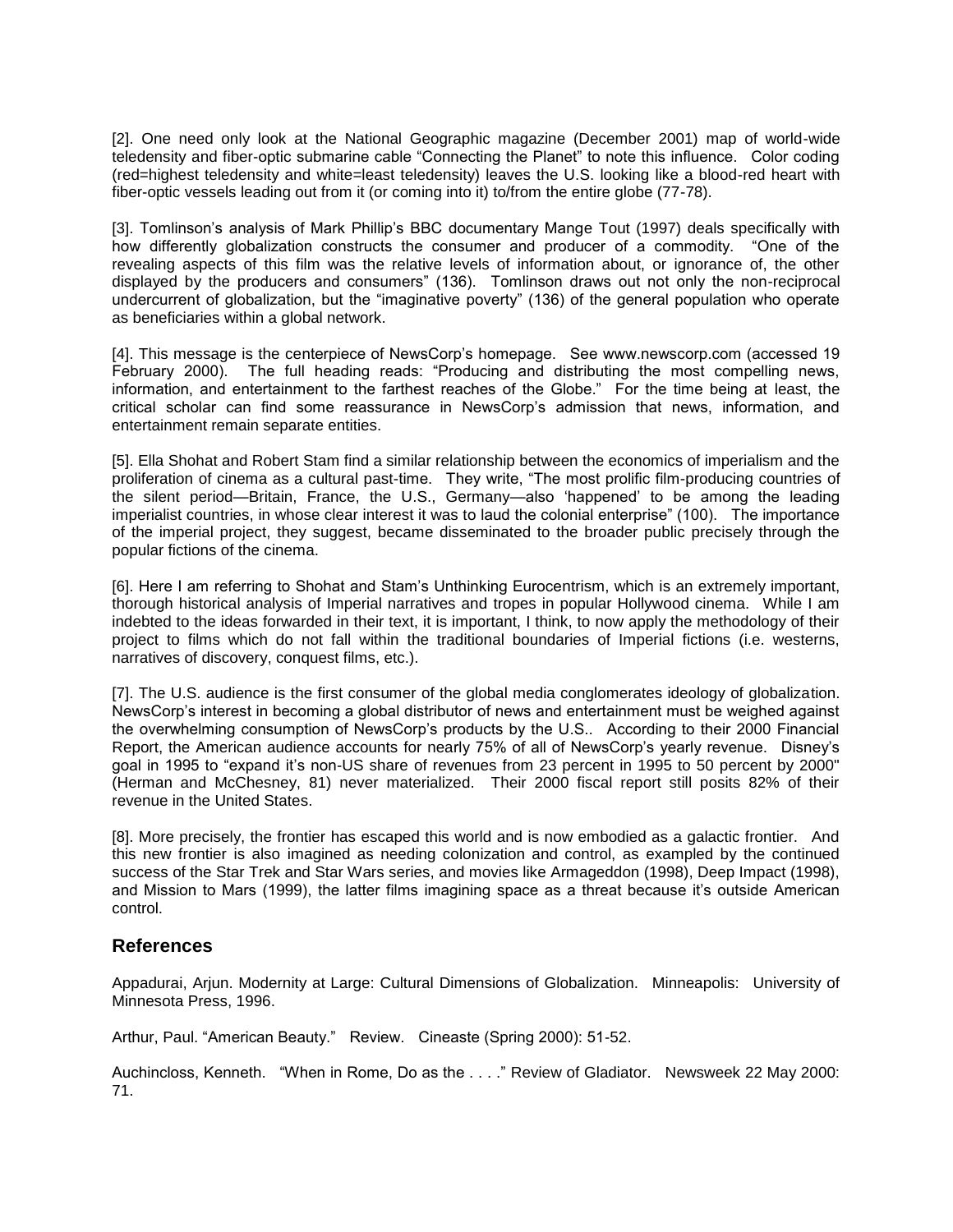Ball, Alan. "Beauty and the Box Office." The Advocate 28 March 2000: 11.

Berger, Peter. "The Cultural Dynamics of Globalization." Many Globalizations: Cultural Diversity in the Contemporary World. Eds. Peter Berger and Samuel Huntington. Oxford: Oxford University Press, 2002.

Bhabha, Homi. The Location of Culture. London: Routledge, 1994.

Bromely, Carl. "Celluloid Family Values: Are Studio Films Liberal or Conservative." The Nation 5 April 1999: 40-43.

Césaire, Aimé. Discourse on Colonialism. New York: Monthly Review Press, 2000.

"Connecting the Planet." Map. National Geographic Magazine December 2001: 77-78.

Corkin, Stanley. "Cowboys and Free Markets: Post-World War II Westerns and U.S. Hegemony." Cinema Journal 39.3 (2000): 66-91.

Coronil, Fernando. "Towards a Critique of Globalcentrism: Speculations on Capitalism's Nature." Public Culture 12.2 (2000): 351-374.

Eisenstein, Sergei. "A Dialectical Approach to Film Form." Film Theory and Criticism. Ed. Gerald Mast, Marshal Cohen, & Leo Braudy. New York: Oxford University Press, 1992. 138-154.

"Empire Strikes Back." Review of Gladiator. Time 8 May 2000: 83-84.

Fanon, Frantz. Wretched of the Earth. Trans. Constance Farington. New York: Grove Press, 1967.

Giddens, Anthony. Consequences of Modernity. Stanford: Stanford University Press, 1990.

Glieberman, Owen. "Clean Streets." Review of American Beauty. Entertainment Weekly 17 September 1999: 49-50.

Gordinier, Jeff. "American Beauty." Review. Entertainment Weekly 1March 2000: 129.

Hentzi, Gary. (2000, Winter). "American Beauty." Review. Film Quarterly 54.2 (Winter 2000): 46-50.

Herman, Edward, & McChesney, Robert. The Global Media. London: Cassell, 1997.

Horn, John. "Mise-en-Scents: In Today's Movies, Upscale Decor Trumps Plot." The Nation 5 April 1999: 48-50.

Jameson, Fredric, & Miyoshi, Masao, ed. The Cultures of Globalization. Durham: Duke University Press, 1998.

JanMohamed, Abdul. "The Economy of the Manichean Allegory." 'Race,' Writing, and Difference. Ed. Henry Louis Gates Jr. Chicago: University of Chicago Press, 1985. 75-106.

Kang, Liu. "Is There an Alternative to (Capitalist) Globalization?" The Cultures of Globalization. Eds. Fredric Jameson & Masao Miyoshi. Durham: Duke University Press, 1998. 164-188.

Kempley, Rita. "American Beauty: Suburbia, Thorns and All." Review. Washinton Post 25 September 1999: C1, C5.

Klawans, Stuart. "Circus Minimus." Review of Gladiator. The Nation 22 May 2000: 34-36.